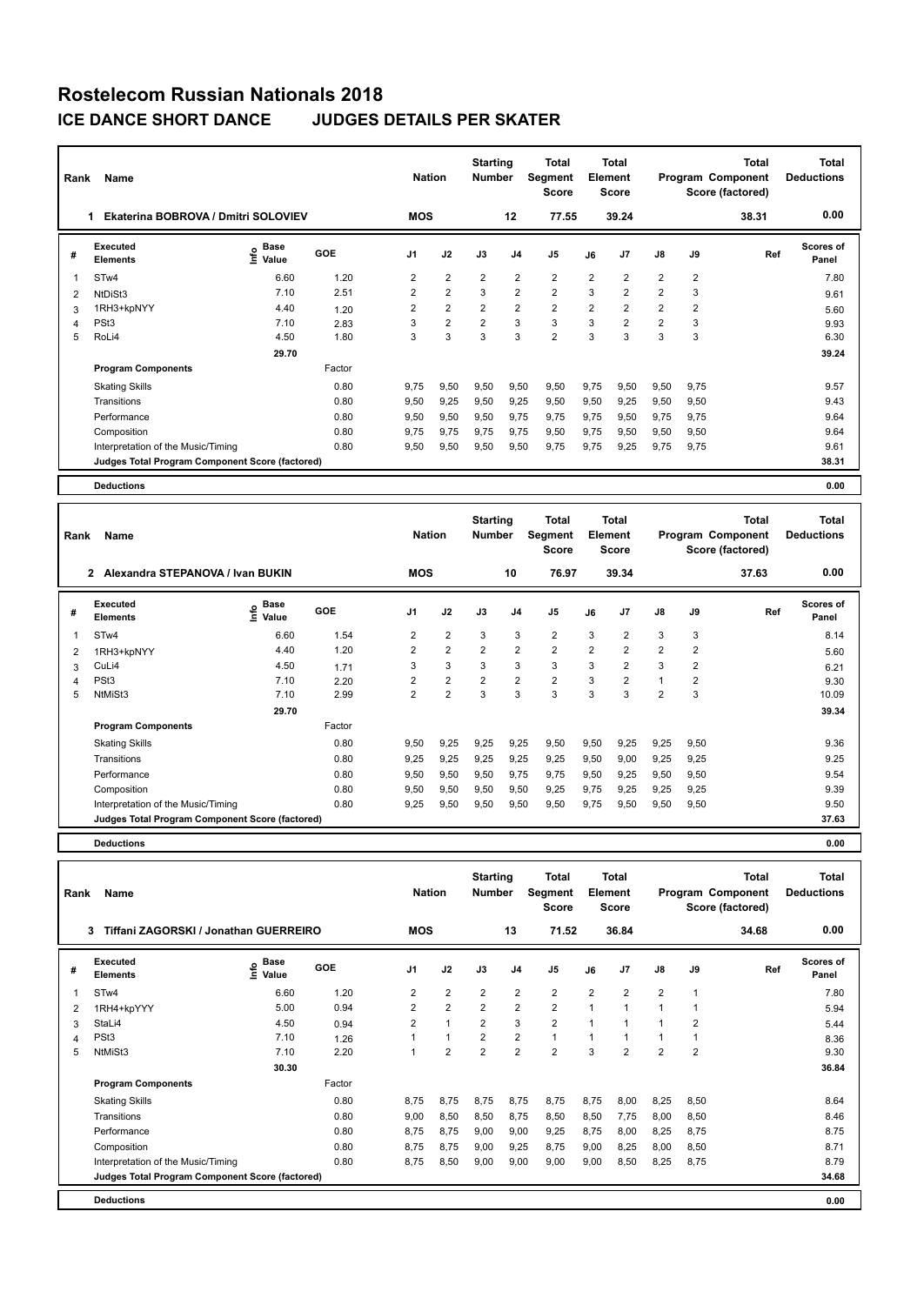| Rank           | Name                                            |                              |         | <b>Nation</b>  |                | <b>Starting</b><br><b>Number</b> |                | Total<br>Segment<br>Score |                         | <b>Total</b><br>Element<br><b>Score</b> |                |                | <b>Total</b><br>Program Component<br>Score (factored) | <b>Total</b><br><b>Deductions</b> |
|----------------|-------------------------------------------------|------------------------------|---------|----------------|----------------|----------------------------------|----------------|---------------------------|-------------------------|-----------------------------------------|----------------|----------------|-------------------------------------------------------|-----------------------------------|
|                | Victoria SINITSINA / Nikita KATSALAPOV<br>4     |                              |         | <b>MOS</b>     |                |                                  | 3              | 68.46                     |                         | 32.14                                   |                |                | 36.32                                                 | 0.00                              |
| #              | <b>Executed</b><br><b>Elements</b>              | <b>Base</b><br>١nt٥<br>Value | GOE     | J <sub>1</sub> | J2             | J3                               | J <sub>4</sub> | J <sub>5</sub>            | J6                      | J <sub>7</sub>                          | J8             | J9             | Ref                                                   | Scores of<br>Panel                |
|                | STw1                                            | 3.10                         | $-0.30$ | $-1$           | $-1$           | $-1$                             | $-1$           | $-1$                      | $-1$                    | $-1$                                    | $-1$           | $-1$           |                                                       | 2.80                              |
| $\overline{2}$ | NtMiSt3                                         | 7.10                         | 1.89    | 1              | $\overline{2}$ | $\overline{2}$                   | $\overline{2}$ | $\overline{2}$            | $\overline{1}$          | $\overline{2}$                          | $\overline{2}$ |                |                                                       | 8.99                              |
| 3              | 1RH3+kpNYY                                      | 4.40                         | 1.11    | $\overline{2}$ | $\overline{2}$ | $\overline{2}$                   | $\overline{2}$ | $\mathbf{1}$              | $\overline{\mathbf{1}}$ | $\overline{2}$                          | $\overline{2}$ | $\overline{2}$ |                                                       | 5.51                              |
| 4              | PSt <sub>3</sub>                                | 7.10                         | 2.04    | 2              | $\overline{2}$ | $\overline{2}$                   | $\overline{2}$ | $\overline{2}$            |                         | $\overline{2}$                          | $\mathbf{1}$   | $\overline{2}$ |                                                       | 9.14                              |
| 5              | RoLi4                                           | 4.50                         | 1.20    | $\overline{2}$ | $\overline{2}$ | $\overline{2}$                   | $\overline{2}$ | $\overline{2}$            | $\overline{2}$          | $\overline{2}$                          | $\overline{2}$ | 2              |                                                       | 5.70                              |
|                |                                                 | 26.20                        |         |                |                |                                  |                |                           |                         |                                         |                |                |                                                       | 32.14                             |
|                | <b>Program Components</b>                       |                              | Factor  |                |                |                                  |                |                           |                         |                                         |                |                |                                                       |                                   |
|                | <b>Skating Skills</b>                           |                              | 0.80    | 9,00           | 9,00           | 9,00                             | 9,25           | 9,25                      | 9,00                    | 9,00                                    | 9,25           | 9,00           |                                                       | 9.07                              |
|                | Transitions                                     |                              | 0.80    | 9.25           | 9,00           | 9,00                             | 8,75           | 9,00                      | 8,75                    | 8,50                                    | 9,25           | 8.75           |                                                       | 8.93                              |
|                | Performance                                     |                              | 0.80    | 9,00           | 9,00           | 9,25                             | 9,00           | 9,50                      | 8,75                    | 8,75                                    | 9,00           | 9,25           |                                                       | 9.04                              |
|                | Composition                                     |                              | 0.80    | 9.00           | 9,25           | 9.25                             | 9,00           | 9,25                      | 9,00                    | 9.00                                    | 9,50           | 9.00           |                                                       | 9.11                              |
|                | Interpretation of the Music/Timing              |                              | 0.80    | 9,00           | 9,50           | 9,25                             | 9,25           | 9,50                      | 8,75                    | 9,25                                    | 9,25           | 9,25           |                                                       | 9.25                              |
|                | Judges Total Program Component Score (factored) |                              |         |                |                |                                  |                |                           |                         |                                         |                |                |                                                       | 36.32                             |
|                | <b>Deductions</b>                               |                              |         |                |                |                                  |                |                           |                         |                                         |                |                |                                                       | 0.00                              |

| Rank | Name                                            |                   |            | <b>Nation</b>  |                | <b>Starting</b><br><b>Number</b> |                | <b>Total</b><br>Segment<br><b>Score</b> |                | <b>Total</b><br><b>Element</b><br><b>Score</b> |                |                | <b>Total</b><br>Program Component<br>Score (factored) | <b>Total</b><br><b>Deductions</b> |
|------|-------------------------------------------------|-------------------|------------|----------------|----------------|----------------------------------|----------------|-----------------------------------------|----------------|------------------------------------------------|----------------|----------------|-------------------------------------------------------|-----------------------------------|
|      | 5<br>Betina POPOVA / Sergey MOZGOV              |                   |            | <b>MOS</b>     |                |                                  | 1              | 63.27                                   |                | 32.03                                          |                |                | 31.24                                                 | 0.00                              |
| #    | Executed<br><b>Elements</b>                     | e Base<br>E Value | <b>GOE</b> | J <sub>1</sub> | J2             | J3                               | J <sub>4</sub> | J <sub>5</sub>                          | J6             | J <sub>7</sub>                                 | J8             | J9             | Ref                                                   | Scores of<br>Panel                |
| 1    | STw3                                            | 5.60              | 0.26       | 1              | $\mathbf{1}$   | $\mathbf 0$                      | $\overline{1}$ | 0                                       | 0              | 0                                              | $-1$           | $\overline{1}$ |                                                       | 5.86                              |
| 2    | 1RH3+kpNYY                                      | 4.40              | 0.43       | $\Omega$       | $\overline{1}$ | 1                                | 1              | $\mathbf 0$                             | $\mathbf{1}$   | $\Omega$                                       | $\overline{1}$ |                |                                                       | 4.83                              |
| 3    | PSt <sub>3</sub>                                | 7.10              | 0.63       |                | $\overline{1}$ | 0                                | $\mathbf 0$    | $\mathbf 0$                             | $\mathbf 0$    |                                                |                |                |                                                       | 7.73                              |
| 4    | StaLi4                                          | 4.50              | 0.60       |                | $\overline{1}$ | $\mathbf 0$                      | $\overline{1}$ | $\overline{2}$                          |                |                                                |                |                |                                                       | 5.10                              |
| 5    | NtCiSt3                                         | 7.10              | 1.41       |                | $\overline{2}$ | $\overline{1}$                   | $\overline{1}$ | $\overline{2}$                          | $\overline{ }$ |                                                | $\overline{2}$ |                |                                                       | 8.51                              |
|      |                                                 | 28.70             |            |                |                |                                  |                |                                         |                |                                                |                |                |                                                       | 32.03                             |
|      | <b>Program Components</b>                       |                   | Factor     |                |                |                                  |                |                                         |                |                                                |                |                |                                                       |                                   |
|      | <b>Skating Skills</b>                           |                   | 0.80       | 7.75           | 8,00           | 7,75                             | 7.75           | 7,75                                    | 7,75           | 7,75                                           | 7,50           | 8,25           |                                                       | 7.79                              |
|      | Transitions                                     |                   | 0.80       | 7.75           | 8,00           | 7,50                             | 7,50           | 7,50                                    | 7,50           | 7,50                                           | 7,50           | 7,75           |                                                       | 7.57                              |
|      | Performance                                     |                   | 0.80       | 7,50           | 8,25           | 7,75                             | 7,50           | 8,25                                    | 7,75           | 7,75                                           | 7,75           | 8,25           |                                                       | 7.86                              |
|      | Composition                                     |                   | 0.80       | 7.75           | 8,50           | 7.75                             | 7,75           | 7,75                                    | 8,00           | 7.75                                           | 7,50           | 8.00           |                                                       | 7.82                              |
|      | Interpretation of the Music/Timing              |                   | 0.80       | 7,75           | 8,25           | 7,50                             | 7,75           | 8,25                                    | 8,00           | 8,00                                           | 8,00           | 8,25           |                                                       | 8.00                              |
|      | Judges Total Program Component Score (factored) |                   |            |                |                |                                  |                |                                         |                |                                                |                |                |                                                       | 31.24                             |
|      | <b>Deductions</b>                               |                   |            |                |                |                                  |                |                                         |                |                                                |                |                |                                                       | 0.00                              |

| Rank | Name                                            |                              |        | <b>Nation</b>  |                | <b>Starting</b><br><b>Number</b> |                | Total<br>Segment<br><b>Score</b> |              | <b>Total</b><br>Element<br><b>Score</b> |                |      | <b>Total</b><br>Program Component<br>Score (factored) | Total<br><b>Deductions</b> |
|------|-------------------------------------------------|------------------------------|--------|----------------|----------------|----------------------------------|----------------|----------------------------------|--------------|-----------------------------------------|----------------|------|-------------------------------------------------------|----------------------------|
|      | Alla LOBODA / Pavel DROZD<br>6                  |                              |        | <b>MOS</b>     |                |                                  | $\overline{7}$ | 63.07                            |              | 32.21                                   |                |      | 30.86                                                 | 0.00                       |
| #    | <b>Executed</b><br><b>Elements</b>              | <b>Base</b><br>lnfo<br>Value | GOE    | J <sub>1</sub> | J2             | J3                               | J <sub>4</sub> | J5                               | J6           | J7                                      | J8             | J9   | Ref                                                   | <b>Scores of</b><br>Panel  |
| 1    | STw4                                            | 6.60                         | 0.69   | 0              | $\mathbf{1}$   | 1                                | $\overline{2}$ | $\overline{2}$                   | $\mathbf{1}$ | $\overline{1}$                          | $\overline{1}$ | 1    |                                                       | 7.29                       |
| 2    | PSt <sub>3</sub>                                | 7.10                         | 1.10   |                | $\mathbf{1}$   | $\mathbf{1}$                     | $\mathbf{1}$   | $\mathbf{1}$                     | $\mathbf{1}$ | 1                                       | 1              |      |                                                       | 8.20                       |
| 3    | 1RH3+kpNYY                                      | 4.40                         | 0.43   | $\Omega$       | $\overline{1}$ |                                  | $\mathbf{1}$   | $\mathbf{1}$                     | $\Omega$     | $\Omega$                                | $\overline{1}$ |      |                                                       | 4.83                       |
| 4    | NtMiSt2                                         | 5.60                         | 1.10   |                | $\overline{2}$ | $\overline{1}$                   | $\mathbf{1}$   | $\mathbf{1}$                     | $\mathbf{1}$ | $\overline{ }$                          | 1              |      |                                                       | 6.70                       |
| 5    | SILi4                                           | 4.50                         | 0.69   |                | $\overline{1}$ | 1                                | $\overline{2}$ | $\overline{2}$                   | $\mathbf{1}$ | 1                                       | 1              |      |                                                       | 5.19                       |
|      |                                                 | 28.20                        |        |                |                |                                  |                |                                  |              |                                         |                |      |                                                       | 32.21                      |
|      | <b>Program Components</b>                       |                              | Factor |                |                |                                  |                |                                  |              |                                         |                |      |                                                       |                            |
|      | <b>Skating Skills</b>                           |                              | 0.80   | 7,50           | 8,00           | 7,75                             | 7,75           | 7,75                             | 7,75         | 7,50                                    | 7,50           | 8,00 |                                                       | 7.71                       |
|      | Transitions                                     |                              | 0.80   | 7,50           | 7,75           | 7.75                             | 7,50           | 7,50                             | 7,50         | 7,25                                    | 7,50           | 7,75 |                                                       | 7.57                       |
|      | Performance                                     |                              | 0.80   | 7,50           | 7,75           | 8,25                             | 7,75           | 7,75                             | 8,00         | 7,00                                    | 7,75           | 8,00 |                                                       | 7.79                       |
|      | Composition                                     |                              | 0.80   | 7.75           | 7,75           | 8,00                             | 7,75           | 7,75                             | 7,75         | 7,75                                    | 7,50           | 7,75 |                                                       | 7.75                       |
|      | Interpretation of the Music/Timing              |                              | 0.80   | 7,75           | 7,50           | 8,00                             | 8,00           | 8,25                             | 7,75         | 7,50                                    | 7,50           | 7,75 |                                                       | 7.75                       |
|      | Judges Total Program Component Score (factored) |                              |        |                |                |                                  |                |                                  |              |                                         |                |      |                                                       | 30.86                      |
|      | <b>Deductions</b>                               |                              |        |                |                |                                  |                |                                  |              |                                         |                |      |                                                       | 0.00                       |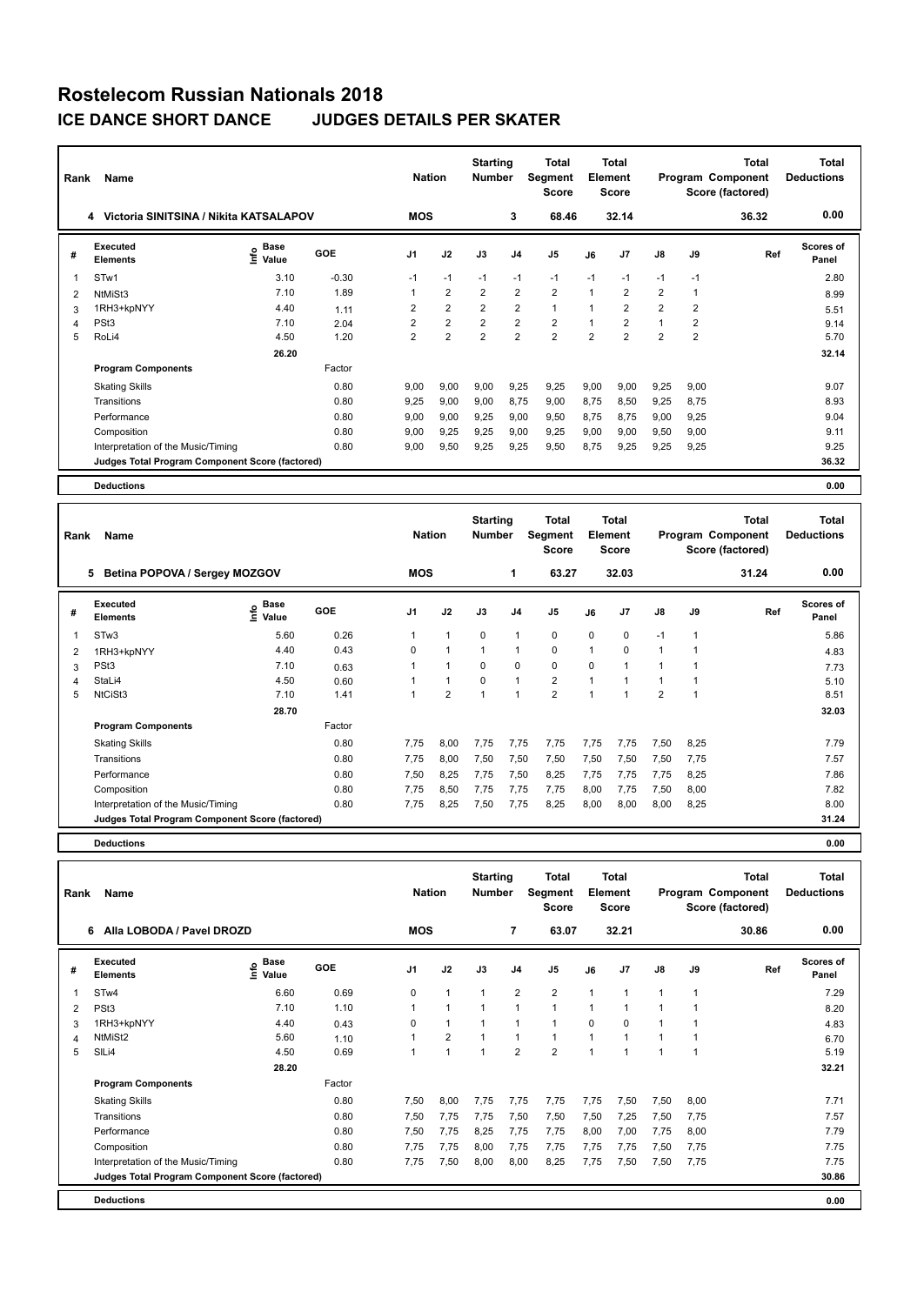| Rank | Name                                            |                    |            | <b>Nation</b>  |                | <b>Starting</b><br><b>Number</b> |                | Total<br>Segment<br><b>Score</b> |                | <b>Total</b><br>Element<br><b>Score</b> |                |                | <b>Total</b><br>Program Component<br>Score (factored) | <b>Total</b><br><b>Deductions</b> |
|------|-------------------------------------------------|--------------------|------------|----------------|----------------|----------------------------------|----------------|----------------------------------|----------------|-----------------------------------------|----------------|----------------|-------------------------------------------------------|-----------------------------------|
|      | 7 Sofia EVDOKIMOVA / Egor BAZIN                 |                    |            | <b>SAM</b>     |                |                                  | 5              | 62.18                            |                | 31.29                                   |                |                | 30.89                                                 | 0.00                              |
| #    | <b>Executed</b><br><b>Elements</b>              | $\frac{e}{E}$ Base | <b>GOE</b> | J <sub>1</sub> | J2             | J3                               | J <sub>4</sub> | J <sub>5</sub>                   | J6             | J7                                      | J8             | J9             | Ref                                                   | Scores of<br>Panel                |
| 1    | 1RH3+kpNYY                                      | 4.40               | 0.69       |                | $\overline{1}$ | $\overline{2}$                   | $\overline{2}$ | $\mathbf{1}$                     | 1              | 1                                       | $\mathbf{1}$   | 0              |                                                       | 5.09                              |
| 2    | PSt <sub>3</sub>                                | 7.10               | 1.10       | 2              | $\mathbf{1}$   |                                  | 1              | $\mathbf{1}$                     | 1              | 1                                       | 1              |                |                                                       | 8.20                              |
| 3    | CuLi4                                           | 4.50               | 1.20       | $\overline{2}$ | $\overline{2}$ | $\overline{2}$                   | $\overline{2}$ | $\overline{2}$                   | $\overline{2}$ | $\overline{2}$                          | $\overline{2}$ | $\overline{2}$ |                                                       | 5.70                              |
| 4    | STw <sub>2</sub>                                | 4.60               | $-0.50$    | $-1$           | $-1$           | $\Omega$                         | $-1$           | $-1$                             | $-1$           | $-1$                                    | $-1$           | $-1$           |                                                       | 4.10                              |
| 5    | NtMiSt3                                         | 7.10               | 1.10       |                | $\overline{1}$ |                                  | 1              | $\overline{2}$                   | 1              | 1                                       | $\overline{1}$ | 1              |                                                       | 8.20                              |
|      |                                                 | 27.70              |            |                |                |                                  |                |                                  |                |                                         |                |                |                                                       | 31.29                             |
|      | <b>Program Components</b>                       |                    | Factor     |                |                |                                  |                |                                  |                |                                         |                |                |                                                       |                                   |
|      | <b>Skating Skills</b>                           |                    | 0.80       | 7.75           | 7,75           | 8.00                             | 7,75           | 7,50                             | 7,75           | 7.75                                    | 7,75           | 7,75           |                                                       | 7.75                              |
|      | Transitions                                     |                    | 0.80       | 8,00           | 7,50           | 7,75                             | 7,50           | 7,50                             | 7,75           | 7,50                                    | 7,50           | 7,50           |                                                       | 7.57                              |
|      | Performance                                     |                    | 0.80       | 7,75           | 7,50           | 7,75                             | 7,50           | 8,00                             | 8,00           | 7,25                                    | 7,75           | 7,75           |                                                       | 7.71                              |
|      | Composition                                     |                    | 0.80       | 8.00           | 7,75           | 8.00                             | 7,50           | 7,75                             | 7.75           | 7.50                                    | 7,75           | 7,50           |                                                       | 7.71                              |
|      | Interpretation of the Music/Timing              |                    | 0.80       | 8,00           | 7,75           | 8,00                             | 7,75           | 8,00                             | 8,00           | 7,75                                    | 7,50           | 7,75           |                                                       | 7.86                              |
|      | Judges Total Program Component Score (factored) |                    |            |                |                |                                  |                |                                  |                |                                         |                |                |                                                       | 30.89                             |
|      | <b>Deductions</b>                               |                    |            |                |                |                                  |                |                                  |                |                                         |                |                |                                                       | 0.00                              |

| Rank | Name                                            |                                  |         | <b>Nation</b>  |                | <b>Starting</b><br><b>Number</b> |                | <b>Total</b><br>Segment<br><b>Score</b> |                | <b>Total</b><br>Element<br><b>Score</b> |                |      | <b>Total</b><br>Program Component<br>Score (factored) | <b>Total</b><br><b>Deductions</b> |
|------|-------------------------------------------------|----------------------------------|---------|----------------|----------------|----------------------------------|----------------|-----------------------------------------|----------------|-----------------------------------------|----------------|------|-------------------------------------------------------|-----------------------------------|
|      | Vlada SOLOVIEVA / Yuri VLASENKO<br>8            |                                  |         | <b>MOS</b>     |                |                                  | 9              | 54.90                                   |                | 26.89                                   |                |      | 28.01                                                 | 0.00                              |
| #    | Executed<br><b>Elements</b>                     | <b>Base</b><br>e Base<br>E Value | GOE     | J <sub>1</sub> | J2             | J3                               | J <sub>4</sub> | J5                                      | J6             | J <sub>7</sub>                          | $\mathsf{J}8$  | J9   | Ref                                                   | Scores of<br>Panel                |
|      | NtMiSt3                                         | 7.10                             | 0.33    | 0              | $\mathbf 0$    | 1                                | 1              | 0                                       | $\mathbf{1}$   | 1                                       | $-1$           | $-1$ |                                                       | 7.43                              |
| 2    | STw <sub>3</sub>                                | 5.60                             | $-0.07$ | 0              | $\mathbf 0$    | $\Omega$                         | 0              | $\mathbf 0$                             | $\mathbf{1}$   | 0                                       | $-1$           | $-1$ |                                                       | 5.53                              |
| 3    | 1RH1+kpNNN                                      | 3.20                             | 0.17    | 0              | 0              | 1                                | 1              | $\mathbf{1}$                            | 0              | 0                                       | 0              | 0    |                                                       | 3.37                              |
| 4    | PSt <sub>2</sub>                                | 5.60                             | $-0.14$ | $-1$           | 0              | $\Omega$                         | $\overline{1}$ | $\mathbf 0$                             | $\Omega$       | $\Omega$                                | $-1$           | 0    |                                                       | 5.46                              |
| 5    | RoLi4                                           | 4.50                             | 0.60    | 1              | $\overline{1}$ | 0                                | $\overline{1}$ | $\mathbf{1}$                            | $\overline{1}$ | $\overline{1}$                          | $\overline{1}$ | 1    |                                                       | 5.10                              |
|      |                                                 | 26.00                            |         |                |                |                                  |                |                                         |                |                                         |                |      |                                                       | 26.89                             |
|      | <b>Program Components</b>                       |                                  | Factor  |                |                |                                  |                |                                         |                |                                         |                |      |                                                       |                                   |
|      | <b>Skating Skills</b>                           |                                  | 0.80    | 7.00           | 7,00           | 7,00                             | 7,25           | 7,00                                    | 7,25           | 7,00                                    | 6,50           | 7,25 |                                                       | 7.07                              |
|      | Transitions                                     |                                  | 0.80    | 7,25           | 6,75           | 6,75                             | 7,00           | 6,75                                    | 7,25           | 6,75                                    | 6,25           | 6,75 |                                                       | 6.86                              |
|      | Performance                                     |                                  | 0.80    | 7.25           | 7,00           | 7,00                             | 7,25           | 6,75                                    | 7,50           | 6,75                                    | 6,00           | 7,00 |                                                       | 7.00                              |
|      | Composition                                     |                                  | 0.80    | 7.25           | 7,25           | 7,00                             | 7,50           | 6,75                                    | 7,50           | 7.25                                    | 6,25           | 6,75 |                                                       | 7.11                              |
|      | Interpretation of the Music/Timing              |                                  | 0.80    | 7.25           | 6,75           | 6,75                             | 7,25           | 6,50                                    | 7.25           | 7,00                                    | 6,00           | 7,25 |                                                       | 6.96                              |
|      | Judges Total Program Component Score (factored) |                                  |         |                |                |                                  |                |                                         |                |                                         |                |      |                                                       | 28.01                             |
|      | <b>Deductions</b>                               |                                  |         |                |                |                                  |                |                                         |                |                                         |                |      |                                                       | 0.00                              |
|      | Music requirements violation:                   | $(2 \text{ of } 10)$             |         |                |                |                                  |                |                                         |                |                                         |                |      |                                                       |                                   |
|      |                                                 |                                  |         |                |                |                                  |                |                                         |                |                                         |                |      |                                                       |                                   |

|  | Violation of choreography restrictions: | (1 of 10) |  |
|--|-----------------------------------------|-----------|--|
|--|-----------------------------------------|-----------|--|

| Rank | Name                                            |                             |         | <b>Nation</b>  |             | <b>Starting</b><br><b>Number</b> |                | Total<br>Segment<br><b>Score</b> |          | <b>Total</b><br>Element<br><b>Score</b> |               |             | Total<br>Program Component<br>Score (factored) | Total<br><b>Deductions</b> |
|------|-------------------------------------------------|-----------------------------|---------|----------------|-------------|----------------------------------|----------------|----------------------------------|----------|-----------------------------------------|---------------|-------------|------------------------------------------------|----------------------------|
|      | Annabelle MOROZOV / Andrei BAGIN<br>9           |                             |         | <b>MOS</b>     |             |                                  | 4              | 52.32                            |          | 23.78                                   |               |             | 28.54                                          | 0.00                       |
| #    | Executed<br><b>Elements</b>                     | <b>Base</b><br>١m٥<br>Value | GOE     | J <sub>1</sub> | J2          | J3                               | J <sub>4</sub> | J <sub>5</sub>                   | J6       | J <sub>7</sub>                          | $\mathsf{J}8$ | J9          | Ref                                            | <b>Scores of</b><br>Panel  |
| 1    | 1RH2+kpNYN                                      | 3.80                        | 0.17    | 1              | $\mathbf 0$ | $\mathbf 0$                      | 1              | $\mathbf{1}$                     | 0        | 0                                       | $\mathbf 0$   | $\mathbf 0$ |                                                | 3.97                       |
| 2    | STw1                                            | 3.10                        | $-0.53$ | $-2$           | $-2$        | $-1$                             | $-1$           | $-2$                             | $-1$     | $-1$                                    | $-2$          | $-2$        |                                                | 2.57                       |
| 3    | PS <sub>t2</sub>                                | 5.60                        | 0.63    |                | $\mathbf 0$ | $\mathbf{1}$                     | 1              | $\mathbf{1}$                     | $\Omega$ | $\Omega$                                | $\mathbf 0$   | 1           |                                                | 6.23                       |
| 4    | NtMiSt2                                         | 5.60                        | 0.31    |                | $\mathbf 0$ | $\mathbf 0$                      |                | $\mathbf 0$                      | 1        | $\Omega$                                | 0             | $\mathbf 0$ |                                                | 5.91                       |
| 5    | RoLi4                                           | 4.50                        | 0.60    |                | 1           | $\mathbf{1}$                     |                | 1                                | 1        | 1                                       | 1             | 1           |                                                | 5.10                       |
|      |                                                 | 22.60                       |         |                |             |                                  |                |                                  |          |                                         |               |             |                                                | 23.78                      |
|      | <b>Program Components</b>                       |                             | Factor  |                |             |                                  |                |                                  |          |                                         |               |             |                                                |                            |
|      | <b>Skating Skills</b>                           |                             | 0.80    | 7,50           | 7,25        | 6,75                             | 7,50           | 7,00                             | 7,50     | 6,75                                    | 6,25          | 7,50        |                                                | 7.18                       |
|      | Transitions                                     |                             | 0.80    | 7,75           | 7,25        | 6,50                             | 7,25           | 6,75                             | 7,50     | 6,50                                    | 6,00          | 7,25        |                                                | 7.00                       |
|      | Performance                                     |                             | 0.80    | 7,50           | 7,25        | 6,75                             | 7,50           | 7,25                             | 7,75     | 6,50                                    | 6,25          | 7,50        |                                                | 7.18                       |
|      | Composition                                     |                             | 0.80    | 7,75           | 7,50        | 7,00                             | 7,50           | 6,75                             | 7,75     | 6,75                                    | 6,50          | 7,25        |                                                | 7.21                       |
|      | Interpretation of the Music/Timing              |                             | 0.80    | 7,75           | 7,25        | 6,75                             | 7,25           | 7,00                             | 7,50     | 6,50                                    | 6,25          | 7,50        |                                                | 7.11                       |
|      | Judges Total Program Component Score (factored) |                             |         |                |             |                                  |                |                                  |          |                                         |               |             |                                                | 28.54                      |
|      | <b>Deductions</b>                               |                             |         |                |             |                                  |                |                                  |          |                                         |               |             |                                                | 0.00                       |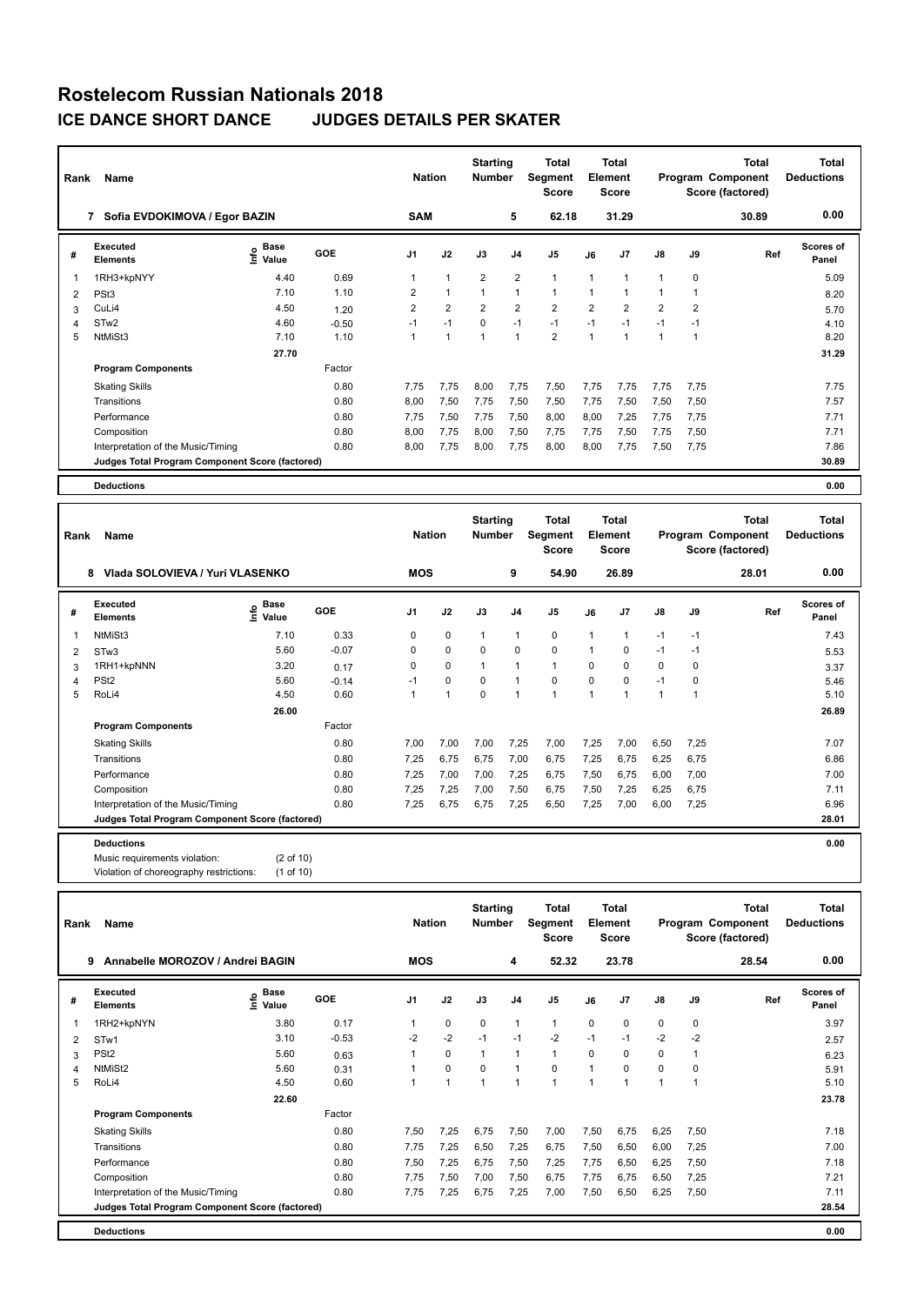| Rank | <b>Name</b>                                     |                              |         | <b>Nation</b>  |              | <b>Starting</b><br><b>Number</b> |                | <b>Total</b><br>Segment<br><b>Score</b> |          | <b>Total</b><br>Element<br><b>Score</b> |               |      | Total<br>Program Component<br>Score (factored) | Total<br><b>Deductions</b> |
|------|-------------------------------------------------|------------------------------|---------|----------------|--------------|----------------------------------|----------------|-----------------------------------------|----------|-----------------------------------------|---------------|------|------------------------------------------------|----------------------------|
| 10   | Ludmila SOSNITSKAIA / Pavel GOLOVISHNIKOV       |                              |         | <b>MOS</b>     |              |                                  | $\mathbf{2}$   | 49.24                                   |          | 23.13                                   |               |      | 26.11                                          | 0.00                       |
| #    | <b>Executed</b><br><b>Elements</b>              | <b>Base</b><br>١nf٥<br>Value | GOE     | J <sub>1</sub> | J2           | J3                               | J <sub>4</sub> | J <sub>5</sub>                          | J6       | J <sub>7</sub>                          | $\mathsf{J}8$ | J9   | Ref                                            | Scores of<br>Panel         |
|      | STw <sub>3</sub>                                | 5.60                         | $-0.50$ | $-1$           | $-1$         | $-1$                             | $-1$           | $-2$                                    | $-1$     | $-1$                                    | $-1$          | $-1$ |                                                | 5.10                       |
| 2    | SILi4                                           | 4.50                         | 0.60    | 0              | $\mathbf{1}$ | $\mathbf{1}$                     | $\overline{1}$ | $\mathbf{1}$                            | 1        | 1                                       | $\mathbf{1}$  | 1    |                                                | 5.10                       |
| 3    | PSt1                                            | 4.10                         | $-0.07$ | $-1$           | $-1$         | 0                                | 0              | $\mathbf 0$                             | 0        | 0                                       | 0             | 0    |                                                | 4.03                       |
| 4    | 1RH2+kpNYN                                      | 3.80                         | $-0.50$ | $-1$           | $-1$         | 0                                | $-1$           | $-2$                                    | $-1$     | $-1$                                    | $-1$          | $-1$ |                                                | 3.30                       |
| 5    | NtMiSt2                                         | 5.60                         | 0.00    | 0              | $\mathbf 0$  | $\mathbf 0$                      | $\mathbf 0$    | $\mathbf 0$                             | $\Omega$ | $\Omega$                                | $\mathbf 0$   | 1    |                                                | 5.60                       |
|      |                                                 | 23.60                        |         |                |              |                                  |                |                                         |          |                                         |               |      |                                                | 23.13                      |
|      | <b>Program Components</b>                       |                              | Factor  |                |              |                                  |                |                                         |          |                                         |               |      |                                                |                            |
|      | <b>Skating Skills</b>                           |                              | 0.80    | 6.75           | 6,50         | 6,50                             | 6,75           | 6,50                                    | 6,50     | 6,50                                    | 6,50          | 7.25 |                                                | 6.57                       |
|      | Transitions                                     |                              | 0.80    | 7.00           | 6,25         | 6,25                             | 6,50           | 6,25                                    | 6,25     | 6,00                                    | 6,50          | 6.75 |                                                | 6.39                       |
|      | Performance                                     |                              | 0.80    | 7.00           | 6,50         | 6,50                             | 6,75           | 6.25                                    | 6,50     | 6.25                                    | 6.75          | 7.00 |                                                | 6.61                       |
|      | Composition                                     |                              | 0.80    | 7.00           | 6,75         | 6,50                             | 6.50           | 6.50                                    | 6,50     | 6.50                                    | 6.75          | 7.25 |                                                | 6.64                       |
|      | Interpretation of the Music/Timing              |                              | 0.80    | 7.00           | 6,25         | 6,25                             | 6,25           | 6.00                                    | 6.50     | 6,25                                    | 6,50          | 7.00 |                                                | 6.43                       |
|      | Judges Total Program Component Score (factored) |                              |         |                |              |                                  |                |                                         |          |                                         |               |      |                                                | 26.11                      |
|      | <b>Deductions</b>                               |                              |         |                |              |                                  |                |                                         |          |                                         |               |      |                                                | 0.00                       |

| Rank | Name                                            |                            |         | <b>Nation</b>  |              | <b>Starting</b><br><b>Number</b> |                | Total<br>Segment<br><b>Score</b> |          | <b>Total</b><br>Element<br><b>Score</b> |              |      | <b>Total</b><br>Program Component<br>Score (factored) | <b>Total</b><br><b>Deductions</b> |
|------|-------------------------------------------------|----------------------------|---------|----------------|--------------|----------------------------------|----------------|----------------------------------|----------|-----------------------------------------|--------------|------|-------------------------------------------------------|-----------------------------------|
| 11   | Anastasia SAFRONOVA / Ilia ZIMIN                |                            |         | <b>SPB</b>     |              |                                  | 6              | 43.59                            |          | 19.78                                   |              |      | 23.81                                                 | 0.00                              |
| #    | <b>Executed</b><br><b>Elements</b>              | <b>Base</b><br>١m<br>Value | GOE     | J <sub>1</sub> | J2           | J3                               | J <sub>4</sub> | J <sub>5</sub>                   | J6       | J <sub>7</sub>                          | J8           | J9   | Ref                                                   | <b>Scores of</b><br>Panel         |
| 1    | NtDiSt2                                         | 5.60                       | $-0.14$ | 0              | $\mathbf 0$  | $\mathbf 0$                      | $\mathbf 0$    | $\mathbf{1}$                     | $-1$     | 0                                       | $-1$         | 0    |                                                       | 5.46                              |
| 2    | STw1                                            | 3.10                       | $-0.59$ | $-1$           | $-2$         | $-2$                             | $-2$           | $-2$                             | $-1$     | $-1$                                    | $-2$         | $-2$ |                                                       | 2.51                              |
| 3    | 1RH2+kpNYN                                      | 3.80                       | $-0.50$ | $-1$           | $-1$         | $-1$                             | $-1$           | $-1$                             | $-1$     | $-1$                                    | $-1$         | $-1$ |                                                       | 3.30                              |
| 4    | RoLi4                                           | 4.50                       | 0.34    | $-1$           | $\mathbf{1}$ | $\Omega$                         | $\overline{1}$ | $\overline{1}$                   | $\Omega$ | $\Omega$                                | $\mathbf{1}$ |      |                                                       | 4.84                              |
| 5    | PSt1                                            | 4.10                       | $-0.43$ | $-1$           | $-1$         | $-1$                             | 0              | $\mathbf 0$                      | $-1$     | $-1$                                    | $-2$         | $-1$ |                                                       | 3.67                              |
|      |                                                 | 21.10                      |         |                |              |                                  |                |                                  |          |                                         |              |      |                                                       | 19.78                             |
|      | <b>Program Components</b>                       |                            | Factor  |                |              |                                  |                |                                  |          |                                         |              |      |                                                       |                                   |
|      | <b>Skating Skills</b>                           |                            | 0.80    | 6,00           | 6,00         | 5,75                             | 6,25           | 6,25                             | 6,25     | 5,75                                    | 5,25         | 6,00 |                                                       | 6.00                              |
|      | Transitions                                     |                            | 0.80    | 6,25           | 6,00         | 5,50                             | 6,00           | 6,00                             | 6,00     | 5,50                                    | 5,00         | 5,75 |                                                       | 5.82                              |
|      | Performance                                     |                            | 0.80    | 6,25           | 6,00         | 5,75                             | 6,25           | 6,25                             | 6,00     | 5,50                                    | 5,00         | 6,00 |                                                       | 5.96                              |
|      | Composition                                     |                            | 0.80    | 6,00           | 6,25         | 5,75                             | 6,50           | 6,50                             | 6,25     | 5,75                                    | 5,25         | 6,25 |                                                       | 6.11                              |
|      | Interpretation of the Music/Timing              |                            | 0.80    | 6,25           | 5,75         | 5,50                             | 6,00           | 6,25                             | 6,00     | 5,75                                    | 5,00         | 5,75 |                                                       | 5.86                              |
|      | Judges Total Program Component Score (factored) |                            |         |                |              |                                  |                |                                  |          |                                         |              |      |                                                       | 23.81                             |
|      | <b>Deductions</b>                               |                            |         |                |              |                                  |                |                                  |          |                                         |              |      |                                                       | 0.00                              |

Music requirements violation: (2 of 10)

| Rank           | Name                                                         |                    |         | <b>Nation</b>  |          | <b>Starting</b><br><b>Number</b> |                | Total<br>Segment<br><b>Score</b> |          | <b>Total</b><br>Element<br><b>Score</b> |               |             | Total<br>Program Component<br>Score (factored) | Total<br><b>Deductions</b> |
|----------------|--------------------------------------------------------------|--------------------|---------|----------------|----------|----------------------------------|----------------|----------------------------------|----------|-----------------------------------------|---------------|-------------|------------------------------------------------|----------------------------|
|                | Margarita SHESTAKOVA / Saveliy UGRYUMOV<br>12                |                    |         | <b>KIR</b>     |          |                                  | 11             | 39.17                            |          | 18.14                                   |               |             | 21.03                                          | 0.00                       |
| #              | Executed<br><b>Elements</b>                                  | Base<br>۴<br>Value | GOE     | J <sub>1</sub> | J2       | J3                               | J <sub>4</sub> | J <sub>5</sub>                   | J6       | J7                                      | $\mathsf{J}8$ | J9          | Ref                                            | <b>Scores of</b><br>Panel  |
| $\overline{1}$ | 1RH1+kpNNN                                                   | 3.20               | $-0.79$ | $-2$           | $-2$     | $-1$                             | $-1$           | $-2$                             | $-1$     | $-1$                                    | $-2$          | $-2$        |                                                | 2.41                       |
| $\overline{2}$ | PSt <sub>1</sub>                                             | 4.10               | $-0.50$ | $-1$           | $-1$     | $-1$                             | $-1$           | $-1$                             | $-1$     | $-1$                                    | $-1$          | $-1$        |                                                | 3.60                       |
| 3              | STw <sub>2</sub>                                             | 4.60               | $-0.64$ | $-2$           | $-1$     | $-2$                             | $-1$           | $-1$                             | $-1$     | $-1$                                    | $-2$          | $-1$        |                                                | 3.96                       |
| 4              | NtMiSt1                                                      | 4.10               | $-0.43$ | $-2$           | $\Omega$ | $-1$                             | $-1$           | $-1$                             | $\Omega$ | $-1$                                    | $-1$          | $-1$        |                                                | 3.67                       |
| 5              | SILi4                                                        | 4.50               | 0.00    | $-1$           | 0        | $\mathbf 0$                      | $\Omega$       | 0                                | $\Omega$ | 0                                       | $\mathbf{1}$  | $\mathbf 0$ |                                                | 4.50                       |
|                |                                                              | 20.50              |         |                |          |                                  |                |                                  |          |                                         |               |             |                                                | 18.14                      |
|                | <b>Program Components</b>                                    |                    | Factor  |                |          |                                  |                |                                  |          |                                         |               |             |                                                |                            |
|                | <b>Skating Skills</b>                                        |                    | 0.80    | 5,50           | 5,50     | 4,75                             | 5,75           | 5,25                             | 5,50     | 5,25                                    | 4,75          | 5,50        |                                                | 5.32                       |
|                | Transitions                                                  |                    | 0.80    | 5,50           | 5,25     | 4,50                             | 5,50           | 5,00                             | 5,50     | 5.00                                    | 4,75          | 5.25        |                                                | 5.18                       |
|                | Performance                                                  |                    | 0.80    | 5,25           | 5,25     | 4,75                             | 5,75           | 5,00                             | 5,75     | 5.25                                    | 5,00          | 5,50        |                                                | 5.29                       |
|                | Composition                                                  |                    | 0.80    | 5,25           | 5,25     | 4,75                             | 5,75           | 5,25                             | 5,75     | 5.25                                    | 5,00          | 5.25        |                                                | 5.29                       |
|                | Interpretation of the Music/Timing                           |                    | 0.80    | 5,25           | 5,25     | 4,50                             | 5,75           | 5,00                             | 5,50     | 5,50                                    | 4,75          | 5,25        |                                                | 5.21                       |
|                | Judges Total Program Component Score (factored)              |                    |         |                |          |                                  |                |                                  |          |                                         |               |             |                                                | 21.03                      |
|                | <b>Deductions</b><br>Violation of choreography restrictions: | (4 of 10)          |         |                |          |                                  |                |                                  |          |                                         |               |             |                                                | 0.00                       |